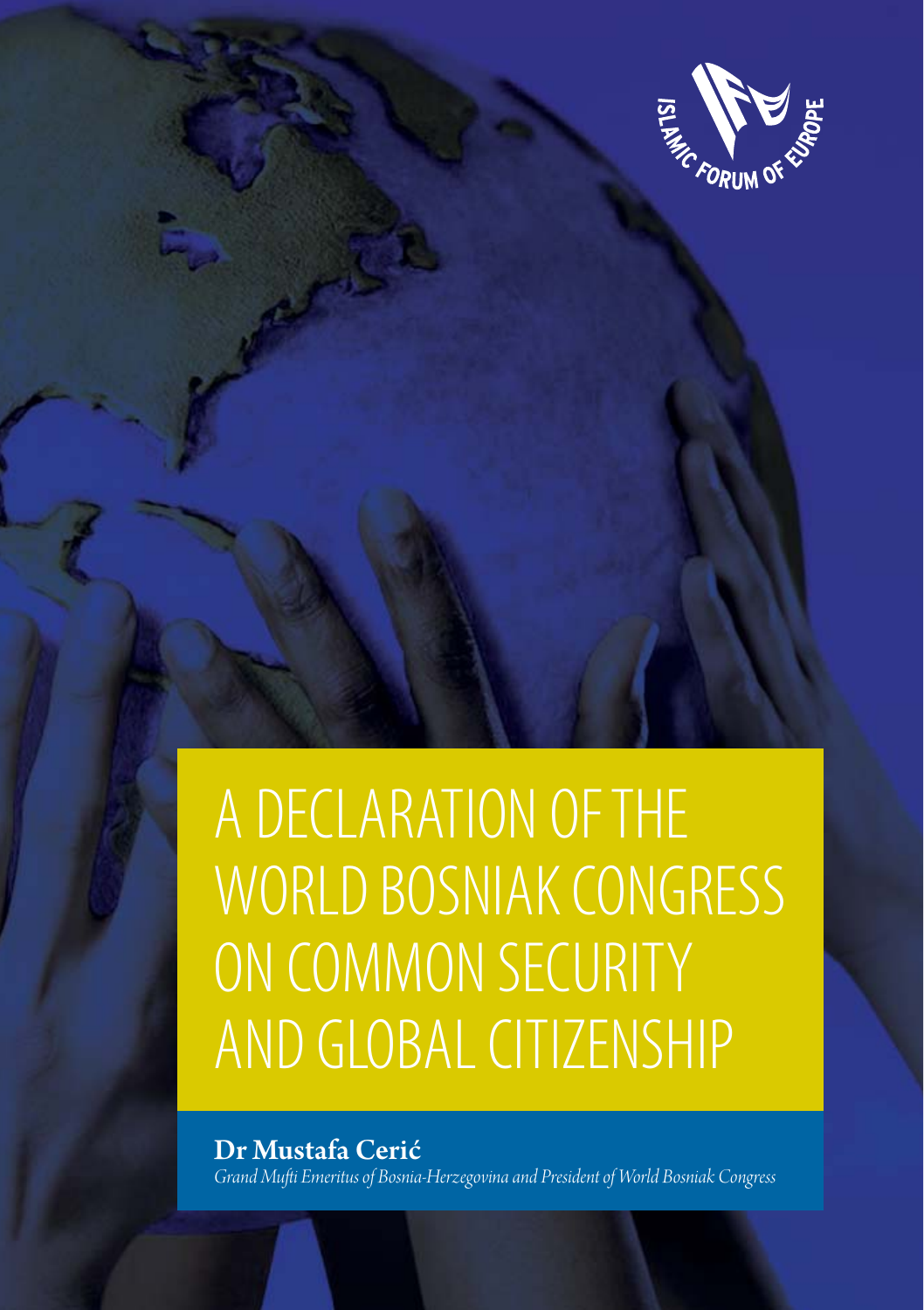© Copyright. Islamic Forum of Europe – June 2013.

#### disclaimer

Views and opinions expressed in this publication are those of the author and should not be taken to represent a corporate view of Islamic Forum of Europe.

#### publisher

*The Declaration of the World Bosniak Congress on Common Security and Global Citizenship* is published by Islamic Forum of Europe.

Islamic Forum of Europe (IFE) is a community-based organisation working for the benefi t of the Muslim community in partnership with wider society. IFE has an active community engagement programme and is committed to community cohesion and religious tolerance. At the European and international scene, IFE has been working with others to further understanding between communities as well as supporting just causes. For over a decade, IFE has been supporting projects inside Bosnia-Herzegovina, in particular raising awareness around the genocide in Srebrenica through working with the Grand Mufti's office. IFE is a national affiliate and a founding member of the Muslim Council of Britain.

tel: 020 7456 1062 info@islamicforumeurope.com www.islamicforumeurope.com *Social and Spiritual Renewal*

*Typesett ing by* moonlight.org.uk - London

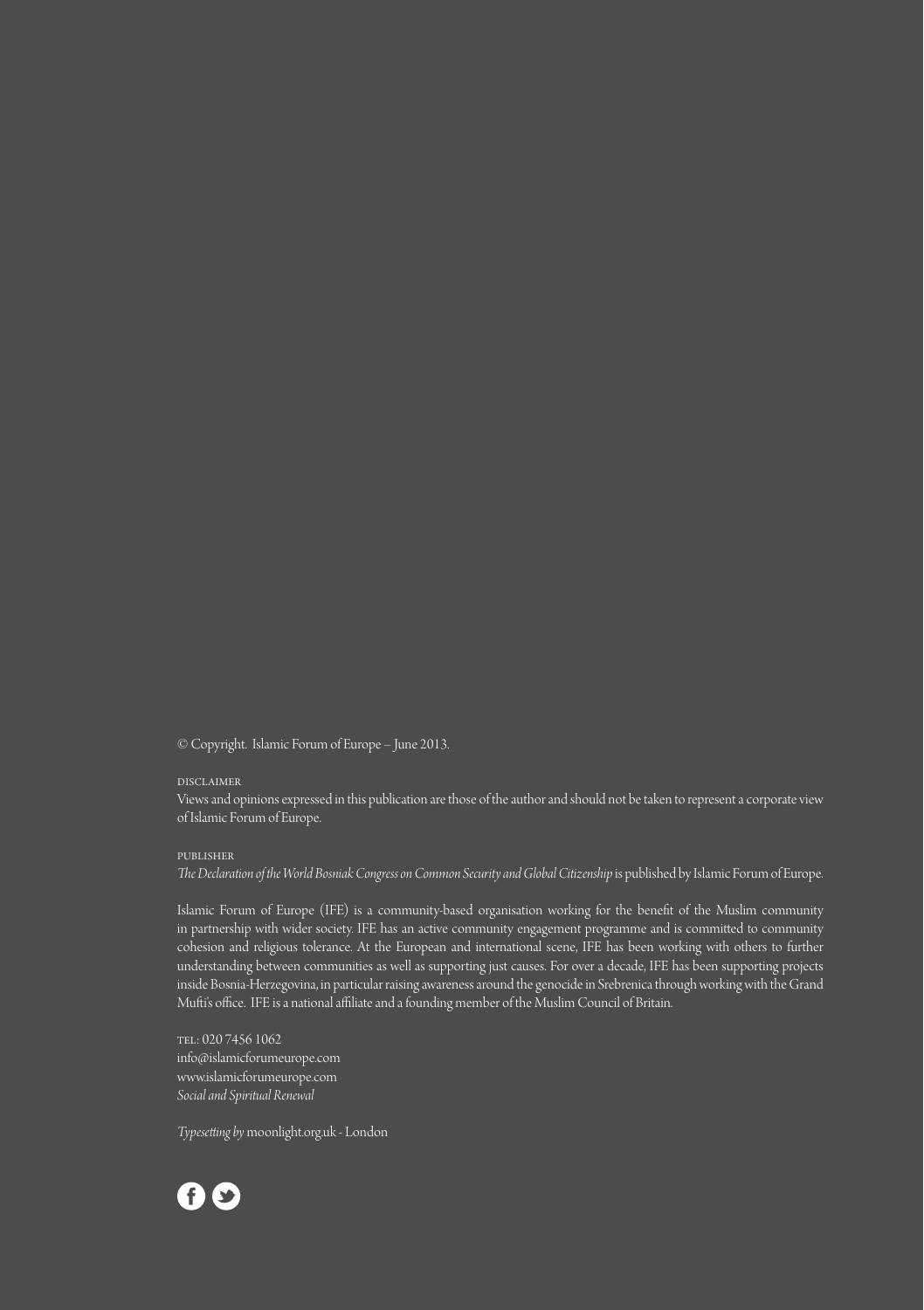## INTRODUCTION

IN THE AFTERMATH of the New York attacks in September 2001, the massacre in Madrid in March 2004, and the London bombing in July 2005, Dr Mustafa Cerić - as Raisu-l-'Ulama and Grand Mufti of Bosnia-Herzegovina - issued the n the aftermath of the New York att acks in September 2001, the massacre in Madrid in March 2004, and the London bombing in July 2005, Dr Mustafa Cerić - as Raisu-l-'Ulama and Grand Muft i of Bosnia-East London Mosque, London.

The Declaration has been endorsed and disseminated by the Islamic Forum of Europe and is largely supported across Europe. In an interview with RFE/RL on March 14, 2006 Dr Cerić described the declaration: "It is a personal -- it is probably too much to say, "confession" -- but a personal appeal to the European audience not to make a mistake in generalising all Muslims and not to spread Islamophobia, that was, I think, going on in Europe and in the West generally, especially after September 11 [2001]." Dr Cerić added, "The second message was to the Muslims who live in Europe to take seriously these three events that may have great consequences for their stay in Europe and their status in Europe. The third message was to the Muslim world at large to ask them to help us in the West, and especially in Europe, to develop a kind of dialogue that is acceptable to us as Muslims, as well as to our European neighbors."

Eight years after the *Declaration of European Muslims*, now as the president the World Bosniak Congress and Grand Mufti Emeritus of Bosnia, Dr Cerić has led the effort to issue the *Second Declaration on Common Security and Global Citizenship.* The Congress was inaugurated in Sarajevo on December 29, 2012 as a global national voice of the Bosniak nation in the aftermath of the last genocide in Bosnia.

This *Second Declaration* comes as a response to recent events in Boston and London with an emphasis on the unacceptable use and abuse of the name of Allah and Islam, especially in the case of the London killing. At this time Dr Cerić, as president of the World Bosniak Congress, is calling on the Bosniak nation to take a bold stance about their faith and culture and be a good example to others: to condemn violence and promote peace and tolerance whereever they are.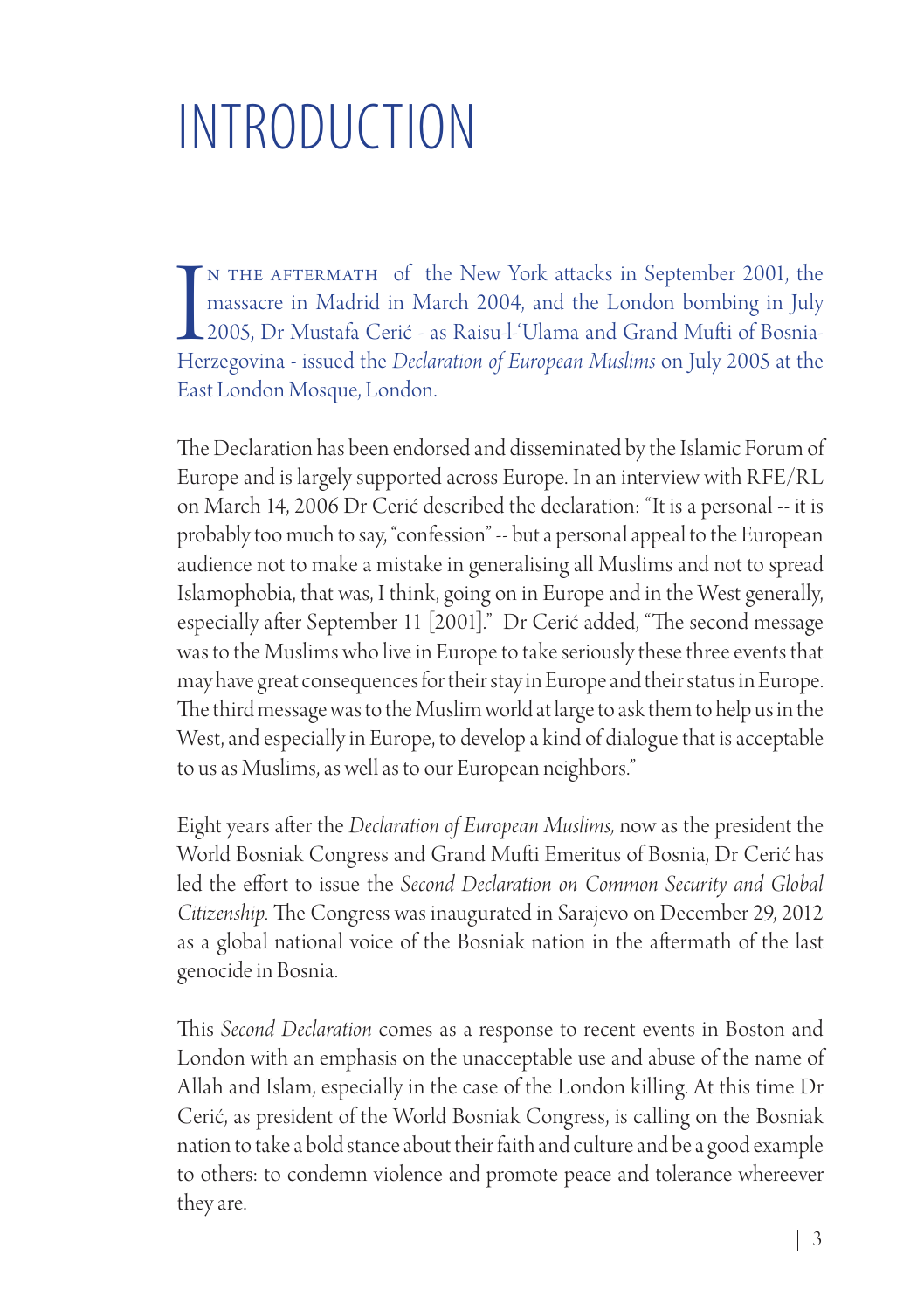FRIDAY 21 JUNE, 2013 | 12 SHA'BAN 1434

A DECLARATION OF THE WORLD BOSNIAK CONGRESS ON COMMON SECURITY AND GLOBAL CITIZENSHIP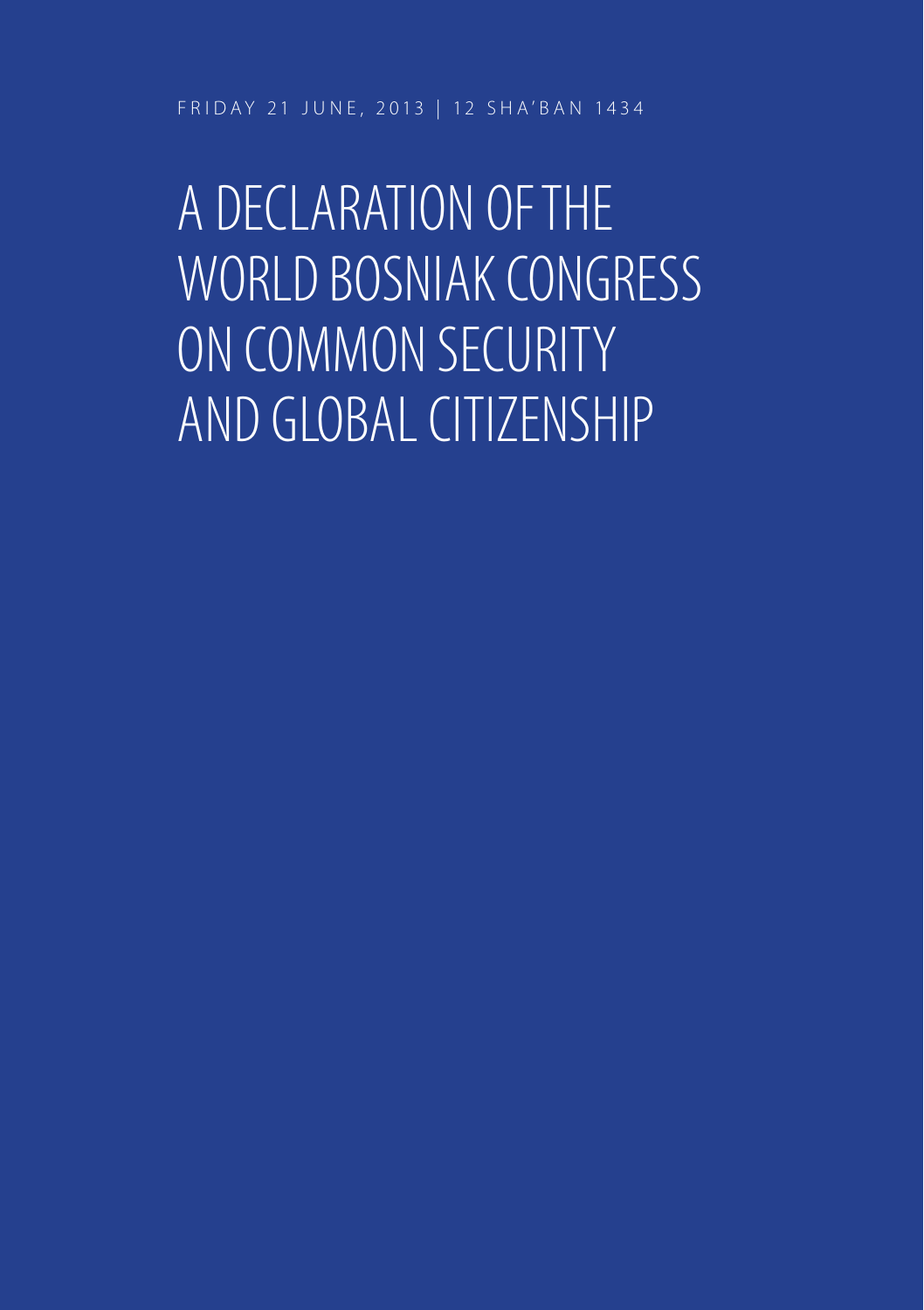THE WORLD BOSNIAK CONGRESS has issued this *Declaration on Common Security and Global Citizenship*, expressing the sense of the Bosniak nation regarding the 15 April 2013 deadly Boston Marathon bombing and the 22 May 2013 *Common Security and Global Citizenship*, expressing the sense of the Bosniak nation regarding the 15 April 2013 deadly Boston Marathon where the holy phrase "Allahu Akbar" has been used and the holy name of Islam has been abused.

- **0.1** Whereas in the Boston Marathon bombing, three people killed and more than a hundred wounded by a terrorist attack, and in Woolwich (London) an off -duty British soldier was killed, and whereas these acts of violence have been att ributed to Muslims with the perception that they are inspired by Islamic teachings to massacre innocent people in such a horrendous manner;
- **0.2** Whereas following the Boston Marathon bombing and the horrific act of violence on the streets of London, with the blood on the hands of a killer with a meat cleaver, Muslims live under the heavy pressure of a collective guilt for "Islamic terrorism," which is constantly portrayed as if it is Islamic in nature;
- **0.3** Whereas we believe that it is time that Muslim scholars and intellectuals of all schools and denominations should come together and issue a strong statement for the Common Security and Global Citizenship against those who are using the name of Allah and Islam in a wrong way;
- **0.4** Whereas the Bosniak nation had been almost annihilated and suffered the worst of all crimes against humanity: genocide whereby they were exposed to indiscriminate shelling, their women raped and tortured; and where they experienced the humiliation of concentration camps, the Bosniaks feel that it is both their human right and their moral duty to speak out loudly and clearly against the abuse of the holy name of Allah and the peaceful name of Islam for a brutal, profane purpose which is endangering the future of their children;
- **0.5** Whereas the great majority of Muslims around the world are peaceful men and women who love to live in harmony and cooperation with their neighbors, to provide a decent life for their families, and to contribute to the wellbeing of their communities;
- **0.6** Whereas human life is God's gift and thus each and every human being is entitled to the right of life, faith, freedom, property and dignity.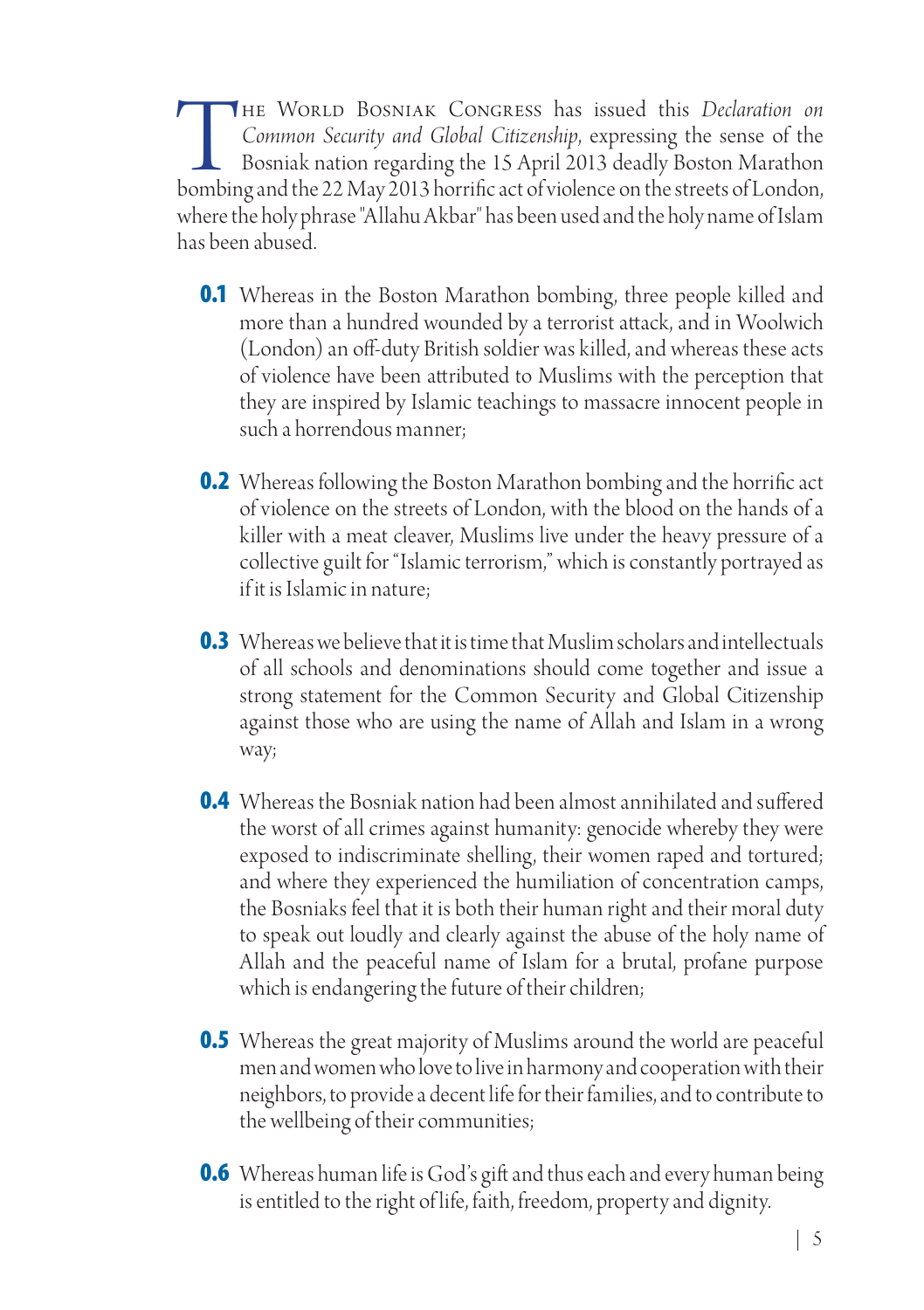Now therefore, be it declared to the World of Humanity, it is the sense of the World Bosniak Congress that:

- **1** The Common Security and Global Citizenship are two essential values of human freedom and equality.
- **2** The faith of Islam, al-īmān, designates to the idea of al-'amn: security, safety, continuity, reliability, and trust. Hence, the meaning of al-īmān, faith, is not only a faith of a faithful, but also a security of the other. Hence, the one who is al-mu'min (faithful), and that is the state of alīmān (inner security) and al-amān (public trust), is a genuine Muslim who loves peace, who works for peace, and who brings about solidarity and cooperation in the society. For, neither the meek nor the aggressive will inherit the earth, but the cooperative, which means the peaceful man who works for the security of all, i.e. Common Security.
- **3** In the same way as we have it for the word al-īmān, we have three root letters for al-islām to guide us to the real meaning of Islam and Muslim. Thus, the letter sīn, mīm and lām are the three Arabic letters to designate the concept of peace in Islam as the core drive of an entire Weltanschauung of a Muslim. While Islam means submission to the will of Allah Almighty, it also includes: peaceful submission, peaceful acceptance and peaceful practice of Islam in the name of Allah Almighty. It is the very idea of Islam that bears the witness of an historic affirmative action that "there shall be no compulsion in religion".

This Qur'anic declaration of the seventh century is unique not only in its historic initiative, but also in its farsighted divine vision for humanity that has learnt by now that forceful submission not only to a religion, but also to any ideology has not been working and will never work. Therefore, Islam has brought about a principle that a forceful submission to God is not acceptable by God Himself. This is because only peaceful acceptance of submission is valid submission to God because God Himself is the Peace, al-Salām, and thus He accepts only peaceful worship and peaceful relations among human beings. Indeed, the peaceful submission to God assumes a peace of mind that comes as a result of an inner security of faith, i.e., the trust in God and in man. If Islam means the peaceful submission to Allah Almighty, then the word Muslim literally means "a peaceful man", the man who spreads peace in the world. This is best expressed by the Prophet Muhammad in his definition of a Muslim: - The Muslim, i.e. the peaceful man, is the one who makes other Muslims, i.e. other peaceful men, to be safe from his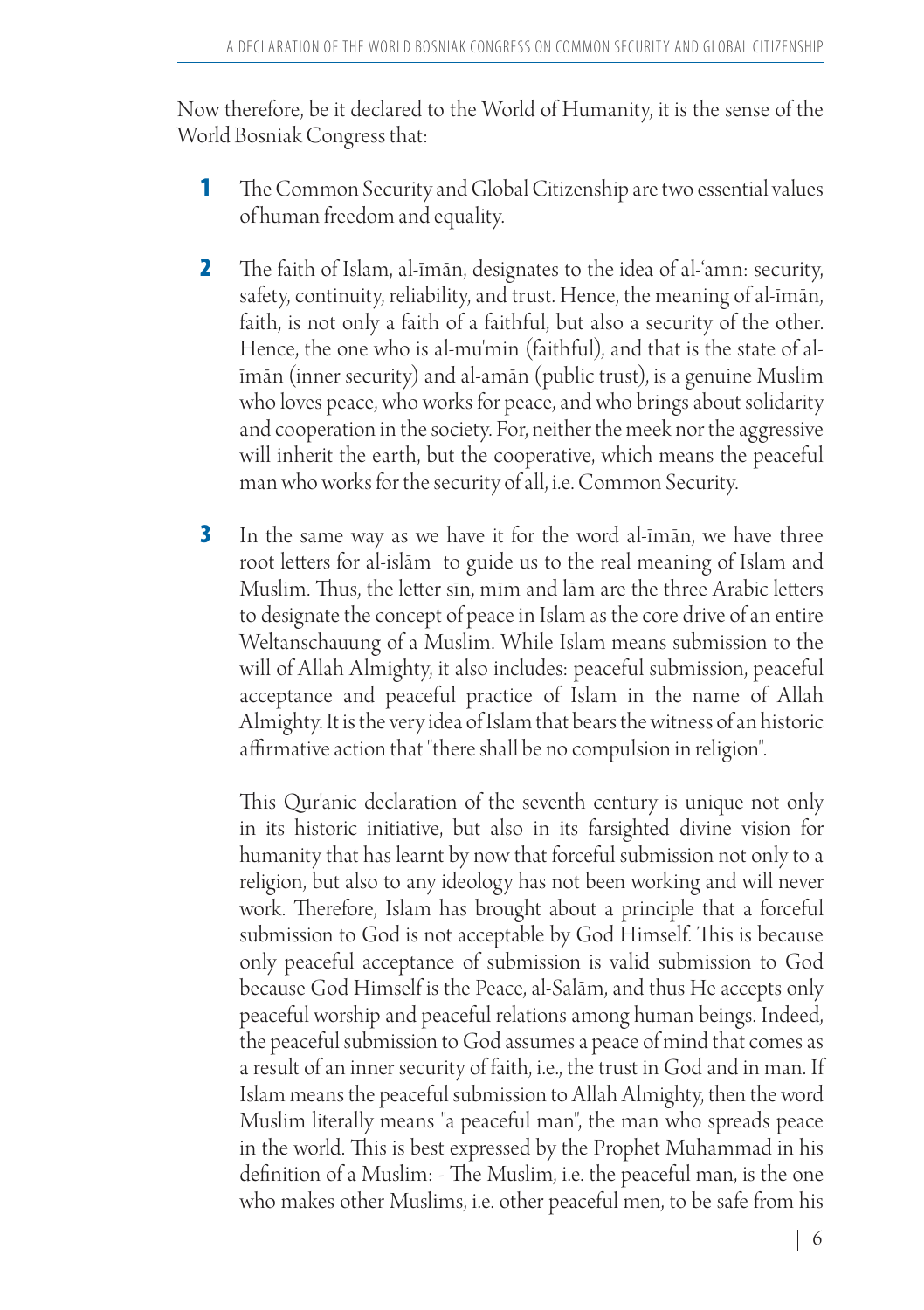hands and his words!

- **4** The third fundamental pillar of an Islamic edifice of peace and security is the idea of al-ihsān, which designates to beauty-beautiful, to wellwellbeing, to good-goodness, to right-righteousness. Thus, we read that the faithful Muslim, male and female, should always maintain his/ her human character beautiful in the eyes of others, he/she should be always well-doing for others, he/she should always be good to others and he/she should always be righteous to fellow human beings to gain the title of Muhsin, the one who is doing well, good, and right to others, not only to get their appraisal, but also to be seen by God, who sees what he/she is doing although he/she does not see God. This is the highest degree of beauty of the human soul, this is the highest moral value of the human being – and indeed, this is the highest ideal of a concept of the Common Security and Global Citizenship.
- **5** It is not the first time in history that a religion is misinterpreted by the prejudices of those who are stuck by their hatred toward the Other; it is not the first time in history either that a concept of a faith has been misguided by their own followers towards the opposite direction; and it is not first time in history that the victims of prejudices must realise that a misconception about them will not go away by itself. They must stand up and speak out about their real concept of life, faith, culture, peace and security as part and parcel of humanity. But not only speak, they must act in a convincing manner so that what they say they believe, preach, and teach, is in practice in their own life. A personal example is more powerful than a thousand words of empty preaching.

Indeed, we Muslims must admit that there are irresponsible men among us who are doing disservice by their incorrect service to Islam. No one understands or accepts what some violent individuals and groups are doing claiming to be in the noble name of Islam. They are spreading misconceptions about Islam and Muslims in such a way that generations to come will have a hard time clearing it up. An injustice does not justify another injustice. The Muslims are advised by Allah Almighty that they should promote peace and do justice even to their enemies in order to change their hearts and make them their friends: - Good and Evil are not the same. Therefore, you should always promote Good and thus if there is an enmity between you and him, he might as a result of your goodness become your sincere friend. Having said that it is equally important to address the root cause and factors that lead to extremism and violence in the Muslim community. Domestic issues,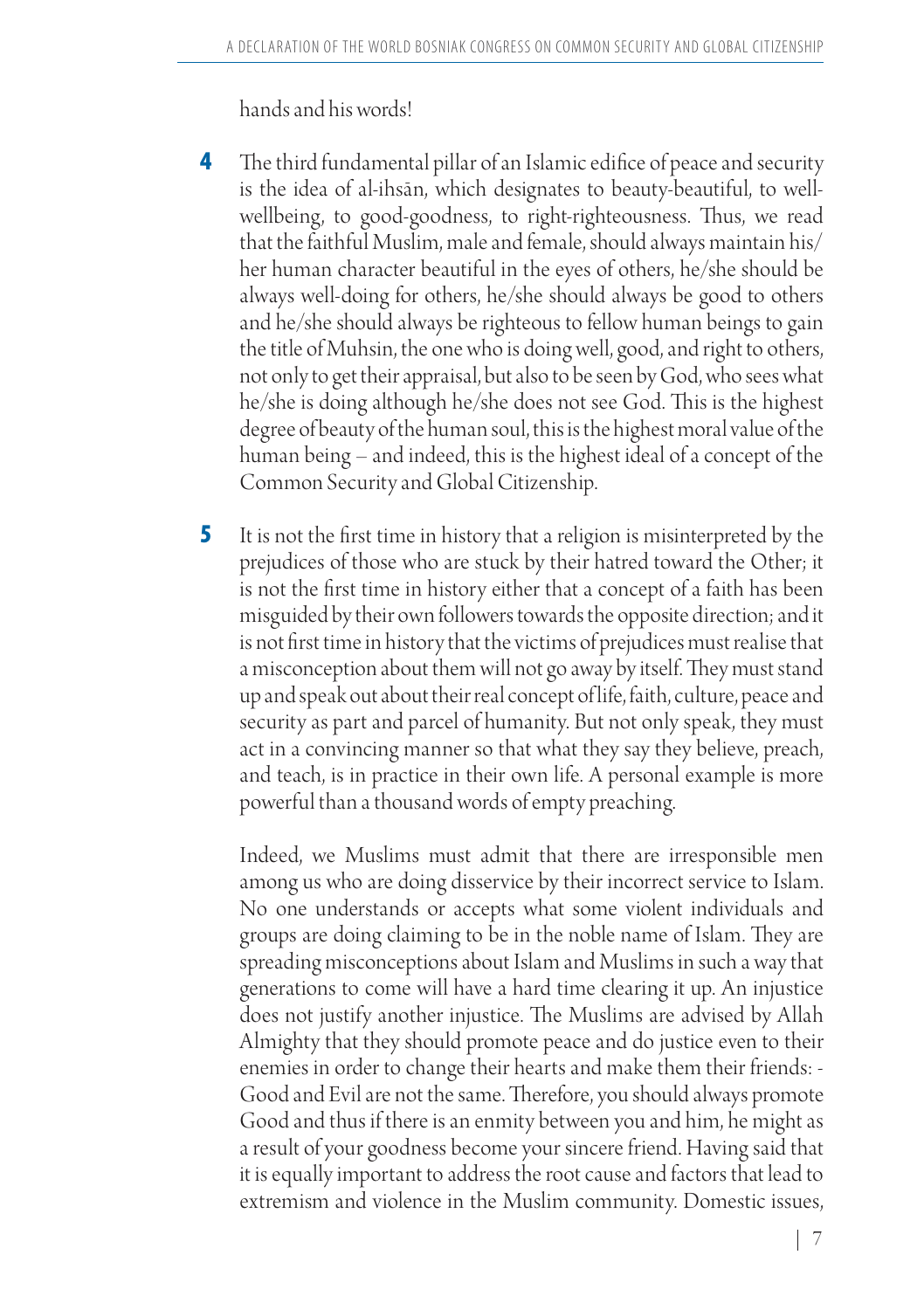foreign policy, racism and Islamophobia, amongst other issues, need to be looked at robustly and comprehensively. To ignore this or to deny any links is irresponsible and will only serve to perpetuate the problems we are facing today.

- **6** Muslim preachers around the world need to preach the peace and tolerance of Islam and stop condemning each other in the name of Islam. Muslim preachers, especially those who speak from the pulpits of mosques and global broadcasting media outlets, bear great responsibility for the Common Security among the worlds' nations. Muslim preachers must have a feeling and responsibility for the peace and security of the Muslims everywhere. A curse upon a brother of the same faith with different theological opinions is not bravery, but a sign of cowardice. The real bravery of a Muslim preacher is his guidance to his brother to live in peace, security, freedom, and dignity with the rest of peaceful humanity.
- **7** The World Bosniak Congress calls upon all Muslims around the world to:
	- (i) Stand up for citizens of the countries that gave them shelter and protection when they needed them the most, and to protect the safety and security of their fellow citizens by rejecting and actively preventing, whenever possible, any and all acts of terror;
	- (ii) Raise their children and help educate future generations of Muslims of different nations to be the integral part of societies they live in and call home, and to know that the ends do not justify violent means and that acts of killing and/or injuring innocent civilians are in a complete contradiction to the basics principles of Islam, as well as basic humanity;
	- (iii) Show their neighbors and communities how Islam can be the force behind improving the social and economic conditions of our communities, by following the principles of Islam that command us to feed the needy, protect our neighbors, and live in peace and harmony with the rest of humanity;
	- (iv) Speak out against hatred and join us in defending the basic principles of humanity, and to share with their neighbors and colleagues that Islam belongs to neither East nor West, but to the hearts of those who want to live in peace and security with others.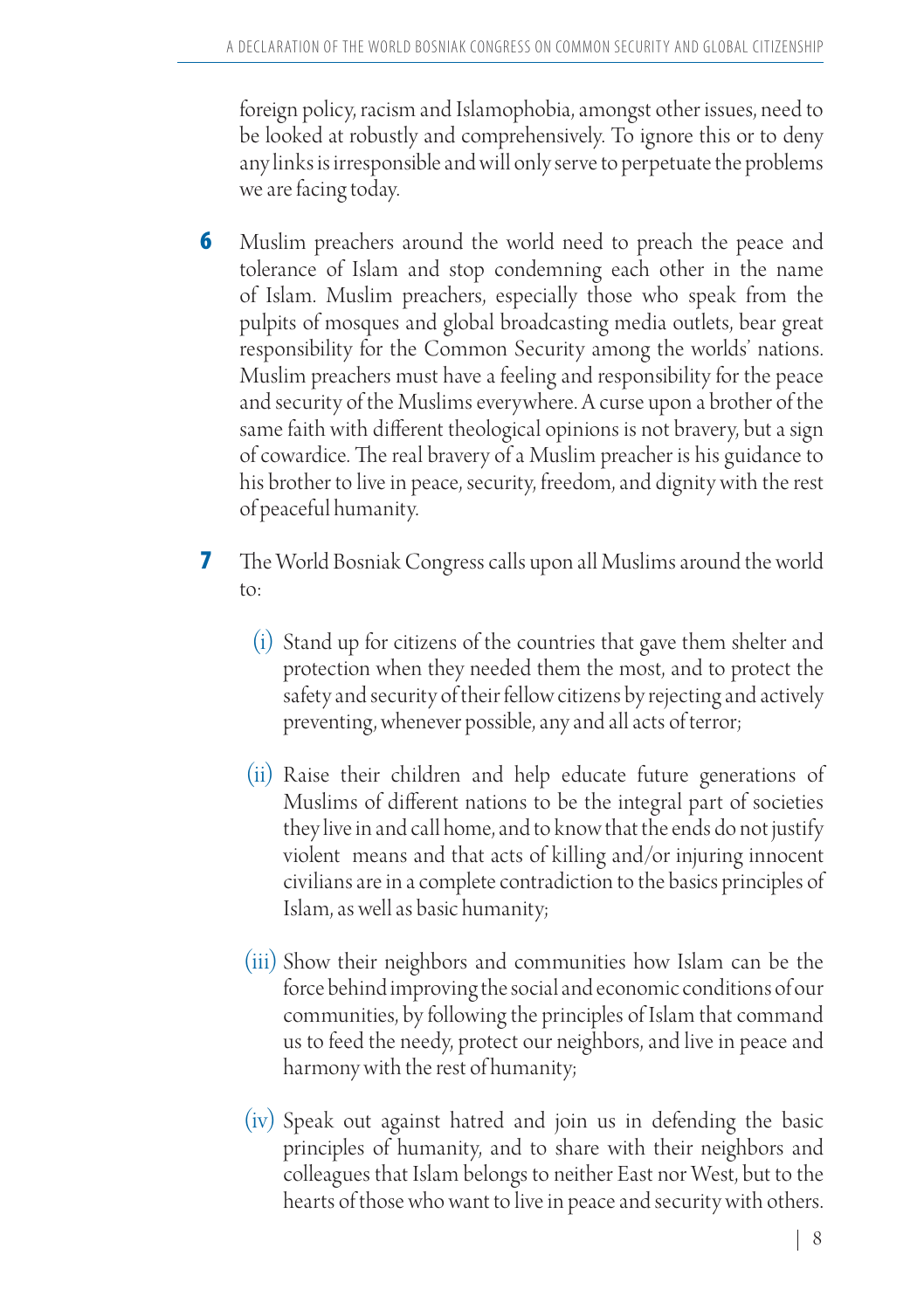- **8** Committed to the Common Security and Global Citizenship, the World Bosniak Congress calls upon the Bosniak people wherever they are to:
	- (i) Promote the founding charter of the World Bosniak Congress in which it has been declared that God's gifts of life, religion, nation, freedom, property and honor are inalienable rights of every man and every people;
	- (ii) Preserve the Islamic Community of Bosnia-Herzegovina as the sole and united community of Muslims in Bosnia-Herzegovina, of Bosniaks outside of their homeland, and of other Muslims who accept it as their own, striving to preserve the Islamic tradition of Bosniaks in line with the requirements of the time and place by establishing and maintaining contacts and cooperation with communities, institutions and organizations in activities which promote peace, justice and good-will among all people, with the ultimate goal of prompting good and preventing evil; and to live by the Qur'anic injunction to Hold fast all together by the rope which God (stretches out for you) and be not divided among yourselves;
	- (iii) Commit to the founding principle of the World Bosniak Congress that calls for deep awareness and historical responsibility of today's generation of Bosniaks, who have survived genocide, to do everything in their power to prevent their decedents from becoming victims of a new genocide. Due to their difficult and testing history, Bosniaks have a unique responsibility to be the standard bearers of morality and pluralism in all the lands that they inhabit and call home;
	- (iv) Uphold the Universal Declaration of Human Rights, which proclaims that everyone is entitled to all the rights and freedoms set forth therein, without distinction of any kind, such as race, religion or other status, especially Article 3, which states that everyone has the right to life, liberty and security of person;
	- (v) Uphold Article 18 of the Universal Declaration of Human Rights and Article 18 of the International Covenant on Civil and Political Rights, which state that everyone has the right to freedom of thought, conscience and religion;

(vi) Never forget the preamble of the Universal Declaration of Human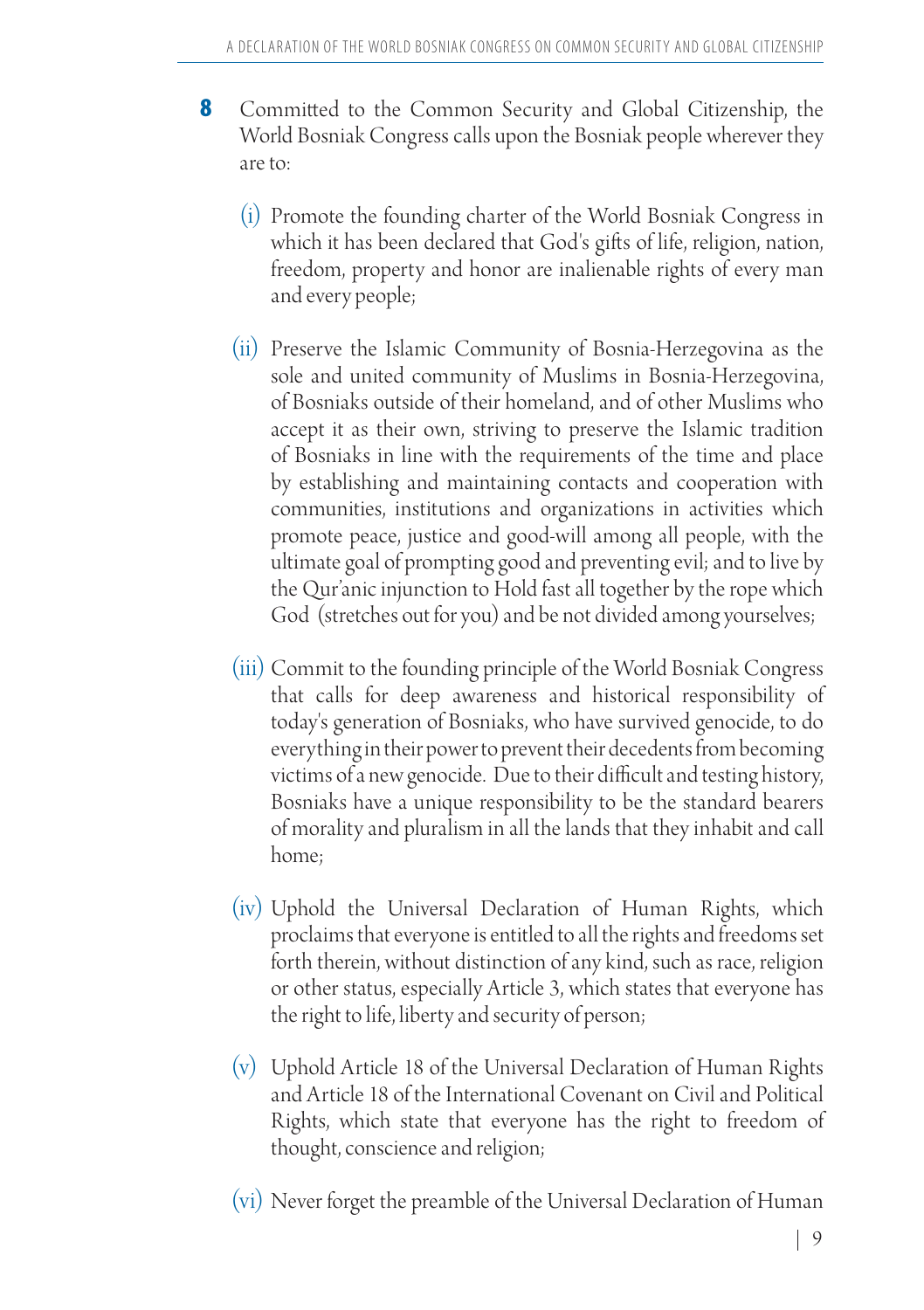Rights, which states that disregard and contempt for human rights have resulted in barbarous acts which have outraged the conscience of mankind;

(vii) And to promote globally the *Declaration of European Muslims* that has declared Bosniak conviction and profound belief that Islam teaches Muslims that Jews and Christians are People of the Book and so Jews, Christians, and Muslims should learn to share their common spiritual roots and their common future hopes without prejudice in order to avoid discrimination, low self-esteem, demoralisation, religious and racial hatred, helplessness, lack of control, social avoidance, lack of opportunities, and political under-representation.

All considered, have it be *Resolved* that with a great sense of pride and trust in the compassionate character of the Bosniak tradition of Islam, the World Bosniak Congress will encourage Bosniakws worldwide to:

- (i) Vigorously pursue these aims through constant education of their youth and their communities of decent moral values while openly and loudly rejecting violence of any kind and all acts of terror as fundamentally un-Islamic, immoral and inhumane;
- (ii) Strongly demonstrate perpetual and proactive responsibility and duty to systematically engage their communities on all levels of personal and institutional collaboration to solidify the trust and confidence of their fellow citizens in every aspect of human endeavor;
- (iii) Do every day whatever they can as integral and trusted members of their communities as well as citizens of many countries in the world in order to help each other pave the way towards common security and lasting peace with justice for all. Join us in this battle to defend and promote the positive, constructive and everlasting Islamic values of peace and justice while rejecting terrorism as it is always wrong regardless of its origin and aim.
- (iv) And ensure that the Bosniaks will always remember that real happiness is not simply to be loved but to love the other because the more you give to the other the more you have for yourself.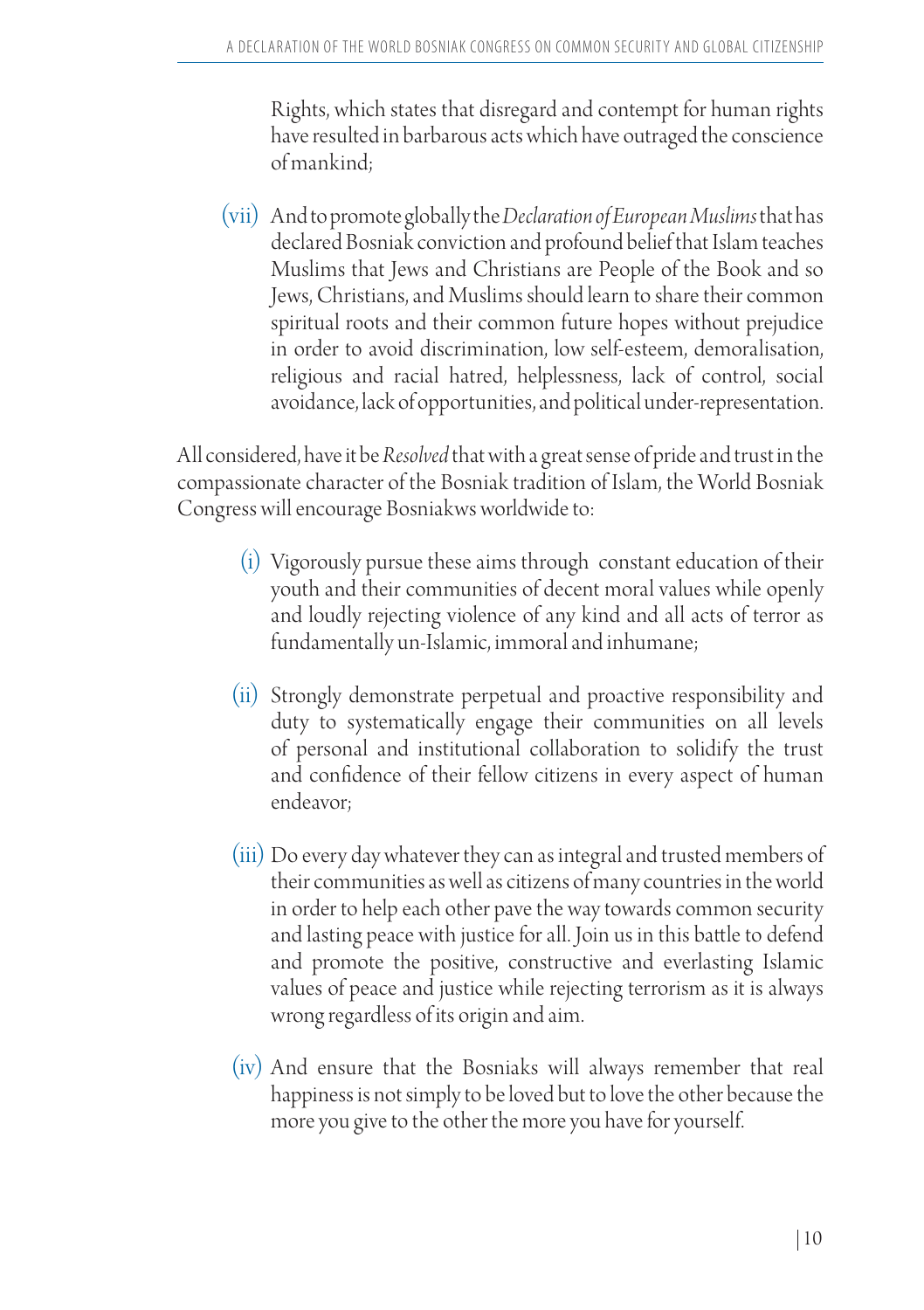

### Dr Mustafa Cerić

*Grand Muft i Emeritus of Bosnia-Herzegovina and President of World Bosniak Congress*

Dr Mustafa Cerić has been the Raisu-l-'Ulama (President of the Scholars) of Islamic Community in Bosnia and Herzegovina, Grand Mufti of Bosnia since 1993. Born in Visoko, Bosnia-Herzegovina in 1952, he graduated from Madrasah in Sarajevo as well as the Faculty of Arabic Language and Literature at Al-Azhar University in Egypt. In 1987 he earned a doctorate in Islamic Studies from the University of Chicago, where he studied under the late Dr. Fazlur Rahman. Dr Cerić recently founded the Grand Mufti Cerić Foundation based in Sarajevo.

Dr Cerić served as an Imam at the Islamic Cultural Center, Chicago and Islamic Center of Zagreb, Croatia. He was a professor in Bosnia (Faculty of Islamic Sciences), Malaysia (International Institute for Islamic Thought and Civilisation. Kualalumpur) and the United States (American Islamic College, Chicago).

Dr Cerić is the co-recipient of the 2003 UNESCO Felix Houphoet Boigny Peace Prize for Contribution to World Peace and recipient of the International Council of Christians and Jews Annual Sir Sternberg Award for exceptional contribution to interfaith understanding. In Germany Dr Cerić was awarded the Theodor-Heuss-Award 2007 and the Eugen-Biser-Award 2008.

He is a member of several local and international scientific organisations and societies, including the Interreligious Council of Bosnia-Herzegovina, the Foundation of Srebrenica-Potocari Memorial and Cemetery, the European Council for Fatwas and Research, World Conference of Religions for Peace, the Executive Committee of the European Council of Religious Leaders, the Fiqh Academy in Mecca, Aal Albayt Foundation for Islamic Thought in Jordan, International Commission for Peace Research chaired by Dr. Henry Kissinger.

Dr Cerić has authored "Roots of Synthetic Theology in Islam"; "A Choice Between War and Peace", and "European Muslim Declarations" (published in Arches), among other numerous publications in Bosnian such as "Religion, Nation and Homeland". Currently, he is a Visiting Professor at the World Islamic Science & Education University (WISE) in Jordan.